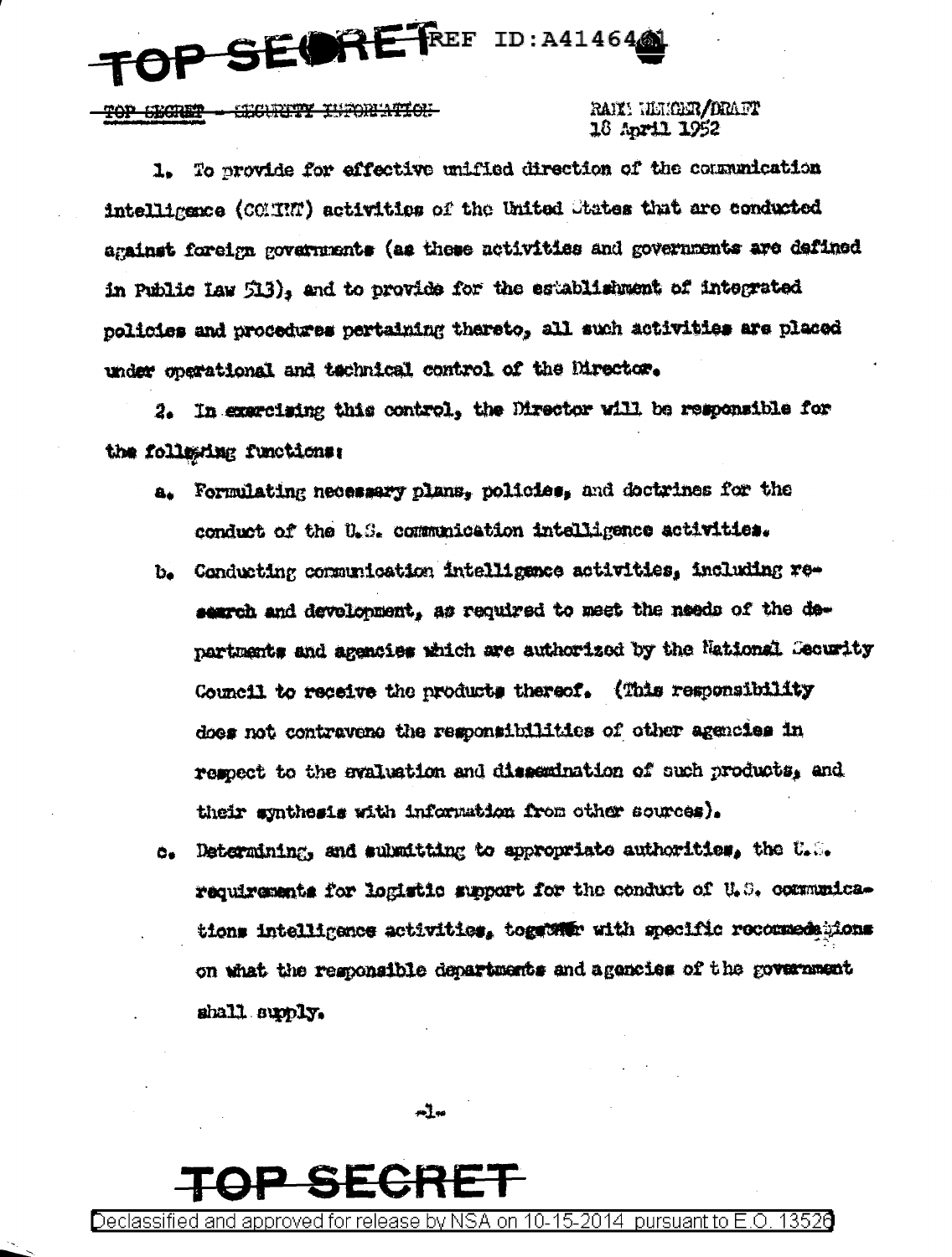## SECHER 1D: A414644

TOP SECTURE

- d. Prescribing, in accordance with policies of the NSC (or USCIB), regulations for. and exercising, as necessary for the maintenance of resulsite security, supervisory control (including necessary inspections) over. the distribution and handling of COMINT materials and matters directly related thereto.
- \*. Conducting and controlling all liaison on COMINT matters with foreign and deseatic agencies in accordance with policies approved by the KG (or UNCIB).

 $f_*$  (Communications provisions similar to those for unified communds.)

3. To the extent feasible and in comsemence with the aims of muximum over-all afficiency, coonney, and affectiveness, the Director shall centralise or consolidate the performance of COMINT functions for which he is responsible. However, he shall have due regard for the close support requirements of the departments and agencies being corved. Where assential for close COMINT support, operational control of COSINT activities necessary for such support may be temporarily delegated by the Director, for specific tasks as determined by him, to communiers of the forces supported or other appropriate authoritics.

4. The Director shall have the right of direct secons to and direct communication with any U.S. COUNT activity on COUNT matters and is authorized to obtain such information and materials pertaining thereto as may be required by him. Similarly, field commanders under combat conditions are authorized as necessary to place operational intelligence requirement: directly upon CONINT units which the Director has designated for their support.

**TOP SECRET** 

 $\star$ 2+